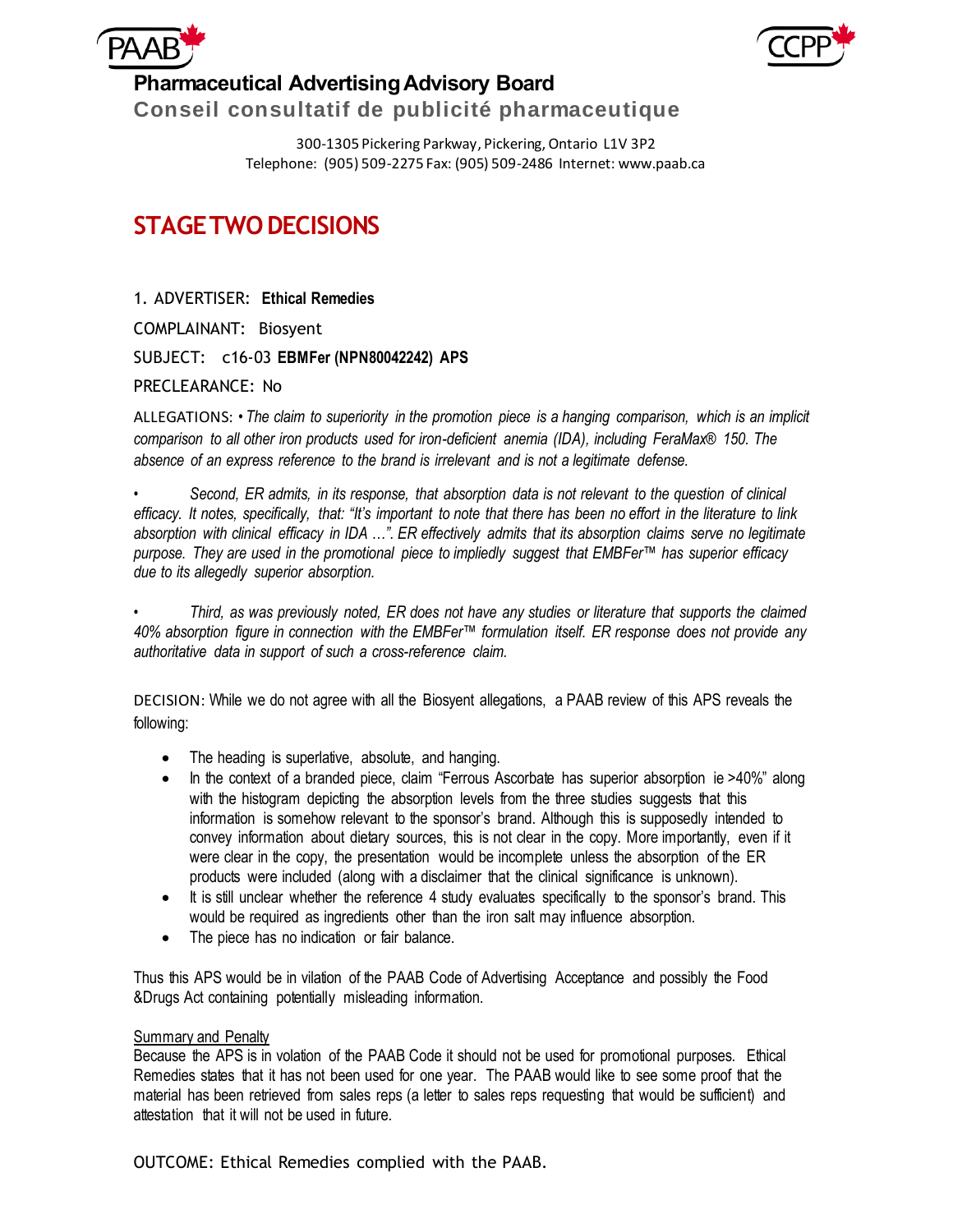

300-1305 Pickering Parkway, Pickering, Ontario L1V 3P2

Telephone: (905) 509-2275 Fax: (905) 509-2486 Internet: www.paab.ca

2. ADVERTISER: Searchlight Pharma COMPLAINANT: novo nordisk SUBJECT: c16-04 Estragyn leave behind

PRECLEARANCE: No

ALLEGATIONS: *The Price Chart constitutes off-label promotion and is misleading because the price of Estragyn® Vaginal Cream is promoted at a dose outside of the approved indication and promotion in this manner makes it appear that the Product is the cheapest local estrogen treatment available. The Estragyn® Vaginal Cream product monograph (Appendix II ) states that "the recommended dose is 2.0 to 4.0 grams per day taken intravaginally". However, the Price Chart advertises the price at a dose of 0.5 grams taken 2-3 times per week.*

*• The Price Chart uses outdated and misquoted statements from the North American Menopause Society ("NAMS") regarding Estragyn® Vaginal Cream.In its most current version, the 2013 NAMS Position Statement on the management of symptomatic vulvovaginal atrophy (AppendixIV), the recommended dosage for Estragyn® Vaginal Cream is consistent with Searchlight Pharma's terms of market authorization: 2-4 g per day, intended for short-term use; progestogen recommended.*

*• The Price Chart fails to disclose that an appropriate dose of progestin is required when Estragyn® Vaginal Cream is prescribed to women with intact uteri to prevent endometrial hyperplasia/carcinoma.*

DECISION: Allegation 1 – I agree with novo nordisk. The Price Chart indeed contains off-label claims related to a dose outside of the approved indication and promotion in this manner makes it appear that Estragyn Vaginal Cream is the lowest cost local estrogen treatment available. This is a violation of PAAB Code s2.1 and 3.1.

Allegation 2 – I agree with novo nordisk. The NAMS statement is out of context and outdated with this APS and is not consistent with Estragyn Vaginal Cream TMA. This is a violation of PAAB Code s3.2.

Allegation 3 – I agree with novo nordisk that an appropriate dose of progestin is required when Estragyn Vaginal Cream is prescribed to women with intact uteri to prevent endometrial hyperplasia/carcinoma in accordance with the TMA.

It appears to me that this APS was possibly created by contracted employees of Searchlight Pharma and Searchlight Pharma officials should do everything possible to recall the material, stop further distribution and train its employees on truthful, ethical promotion.

PENALTY:This APS has several violations of the PAAB Code of Advertising Acceptance. Searchlight Pharma has an obligation to control the activities of its contracted sales reps. Therefore I would like to see proof the actions taken by Searchlight Pharma with respect to controlling the activities of their sales reps and copies of any messages sent to those employees (confidential to PAAB). I also remind Searchlight Pharma of the availability of the PAAB preclearance review service.

)

OUTCOME: Searchlight Pharma complied with the ruling